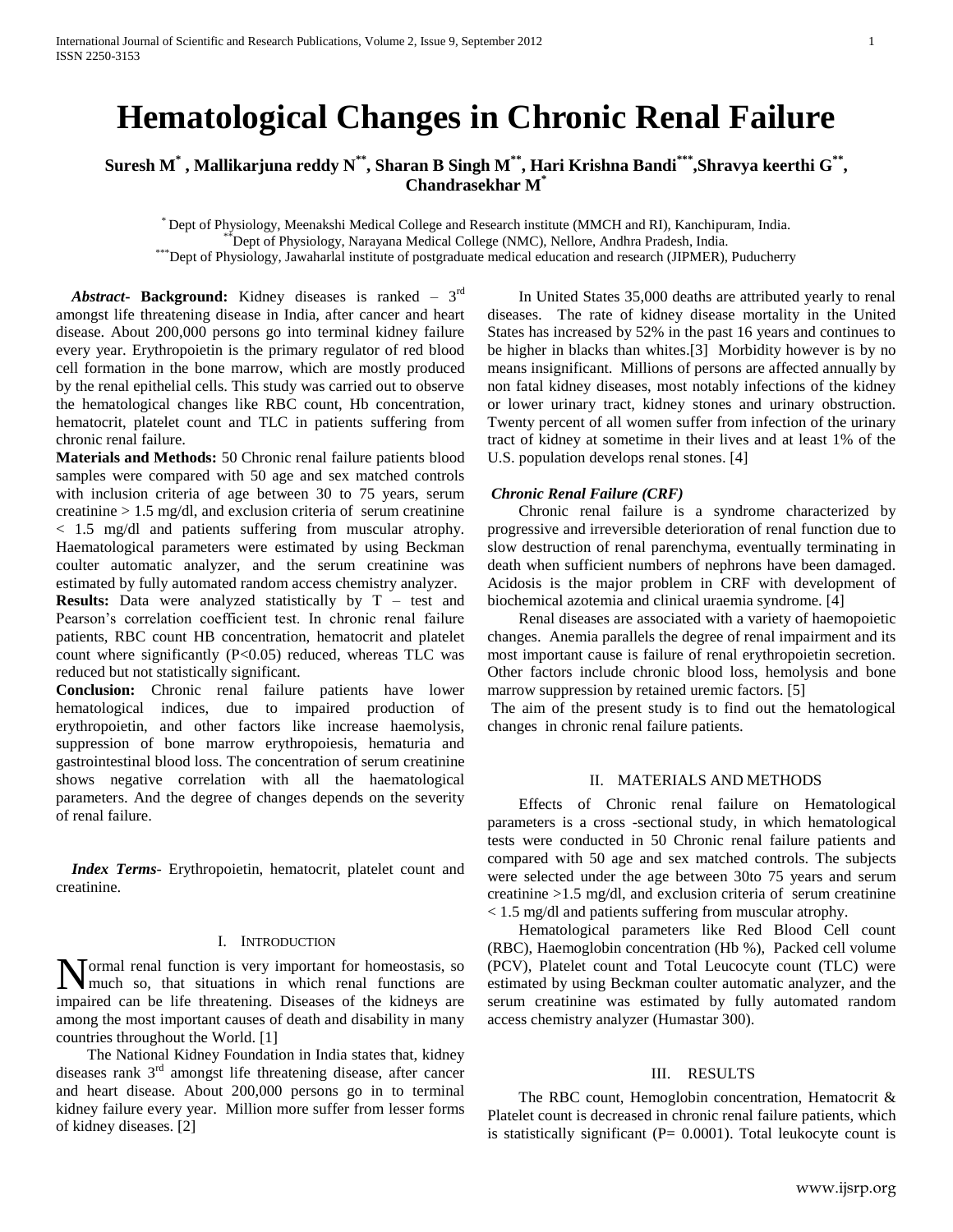decreased in chronic renal failure patients, which is not statistically significant( $P= 0.380$ ). The serum creatinine level is increased in chronic renal failure patients, which is statistically significant(P= 0.0001). Serum creatinine shows negative correlation with all the hematological parameters. Serum creatinine is increased and is statistically significant.

| of<br>Name<br>the<br>group | <b>RBC</b><br>$(million/mm^3)$ | Hb gm%           | PCV %            | Platelet<br>(Lakhs/mm <sup>3</sup> ) | <b>TLC</b><br>(Thousands)<br>$/mm^3)$ | Creatinine<br>(mg/dl) |
|----------------------------|--------------------------------|------------------|------------------|--------------------------------------|---------------------------------------|-----------------------|
| Control<br>$group(n=50)$   | $4.83 \pm 0.36$                | $13.49 \pm 0.88$ | $40.92 \pm 2.41$ | $2.88 \pm 0.55$                      | 8376±1507                             | $0.95 \pm 0.22$       |
| Study<br>$group(n=50)$     | $3.06 \pm 0.65$                | $8.83 \pm 1.78$  | $27.13 \pm 4.41$ | $1.59 \pm 0.57$                      | 8054±2156                             | $4.76 \pm 2.29$       |
| P- Value                   | 0.0001                         | 0.0001           | 0.0001           | 0.0001                               | 0.38                                  | 0.0001                |

**Table-1**

#### IV. DISCUSSION

 The hematological parameters in 50 chronic renal failure patients compared with 50 age and sex matched controls. In our study, it has been observed that the RBC count is decreased (Table-1) in chronic renal failures. (P<0.0001, highly significant). Primary cause of decrease RBC count in chronic renal failure is impaired erythropoietin production and other factors which suppress marrow erythropoiesis and shortened red cell survival. Erythropoietin is the hormone which is the major humoral regulator of red cell production and helps to maintain the viability of RBC by retarding the cleavage of DNA that occurs normally in CFU-Es. In the absence of EPO, DNA cleavage is rapid and leads to cell death.

 RBC survival is decreased in uremic patient's in proportion to the blood urea nitrogen concentration and, it improves significantly after intensive hemodialysis. Uremic plasma increases the expression of phosphatidylserine on the outer cell surface in red blood cells. This enhances the recognition of damaged red blood cells by macrophage, leading to their subsequent destruction and decreased survival. [6]

The hemolytic factor implicated in decreased red blood cells survival is presumed to be a toxic substance normally excreted or metabolized by the kidneys, one such substance is guanidine and its derivatives which appear to be a subset of the many retained metabolites, adversely affect erythrocyte survival. [7]

 The hemoglobin concentration and hematocrit are decreased (Table-1) in chronic renal failure patients.  $(P < 0.0001$ , highly significant.The hemoglobin concentration and hematocrit generally provide an accurate reflection of the extent to which

the circulating red cell mass is reduced. In chronic renal disease because of impaired erythropoietin secretion, increased destruction of red blood cells, leads to a fall in red blood cell count, which reduces the hemoglobin concentration and hematocrit. A decrease in hematocrit is apparent even among patients with mild to moderate renal insufficiency. [8]

 An inverse relationship between serum or plasma erythropoietin levels with hemoglobin (Hb) concentration and hematocrit (PCV) normally exist. As the hemoglobin and hematocrit decreases the erythropoietin level rises. The known negative correlation between serum erythropoietin and Hb and PCV was not apparent in our study, probably because of loss of renal mass leading to decreased erythropoietin in spite of anemia's.

 It has been observed that the platelet count is decreased (Table-1) in chronic renal failure patients. (P< 0.0001,significant). Erythropoietin potentites the effect of megakaryocyte colony stimulating factors, acetlyhydroase (PAF-AH) and paraoxonase (PON1). In chronic renal disease, impaired erythropoietin secretion leads to a decrease in platelet count(55). The detection of receptors for erythropoietin in megakaryocytes is understandable, because erythropoietin levels can affect platelet level and because of extensive homology between erythropoietin and thrombopoietin, erythropoietin act as the major humoral regulator of platelet mass.

 In patients with chronic renal disease treated with erythropoietin, a minor increase in platelet count, averaging approximately 30,000 per microliter has been noted. The decrease in platelet count in patients with chronic renal disease leads to prolonged bleeding time and altered haemostasis. [9]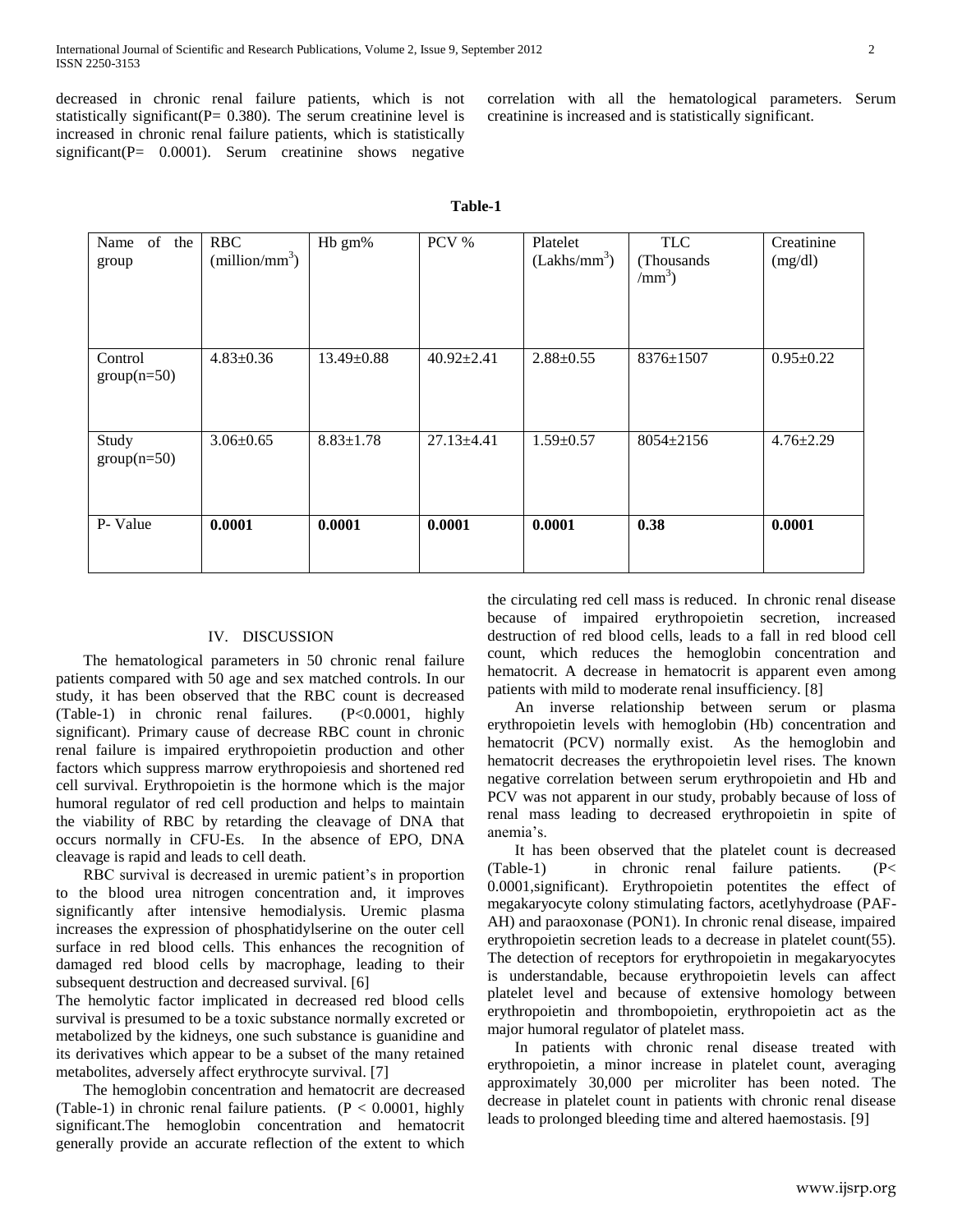It has been observed that the total leukocyte count (TLC) is reduced than the control, (Table-1) which is not statistically significant.  $(P = 0.38)$ . The precise mechanism by which chronic renal disease leads to a slight decrease in total leukocyte count is not clear. The possible hypothesis is as follows.

 In chronic renal failure patients undergoing dialysis, in the dialyser, exposure of blood to artificial membranes may result in complement activation in vivo. The complement is typically C3a or C5a, produced by the classic complement activation pathway. Complement activation induces neutrophil aggregation and adherence to endothelial surface with resultant fall in total leukocyte count. In patients undergoing hemodialysis the incidence of this affect may be as high as 20%.[10]

 The serum creatinine level is increased in chronic renal failure patients.  $(P < 0.0001$ , highly significant). (Table-1) chronic renal disease, creatinine clearance is affected which results in increased serum creatinine. Estimation of serum creatinine is used as a diagnostic test to assess kidney function. Creatinine level more than 1.5 mg/dl indicates impairment of renal function. Serum creatinine shows negative correlation with all the haematological values. [11]

#### V. CONCLUSION

 From the present study it can be concluded that Patients with chronic renal failure show abnormal haematological parameters. It has been proposed that in chronic renal failure, impaired production of erythropoietin is the main reason for the decrease in red blood cell count, hemoglobin concentration, hematocrit, platelet count and total leucocyte count. Other associated factors like increase haemolysis, suppression of bone marrow erythropoiesis, hematuria and gastrointestinal blood loss may play a role in decrease red blood cell count, haemoglobin% and hematocrit.

 The concentration of serum creatinine shows negative correlation with all the haematological parameters. Chronic renal failure patients have lower haematological indices and the degree of changes depends on the severity of chronic renal failure.

#### **REFERENCES**

- [1] R.L.Bijlani. Apllied renal physiology. In: Understanding medical physiology. Third edition. JP Brothers, New Delhi. 2004; 8.4: 522-23.
- [2] National Kidney Foundation: K/DOQI Clinical Practice Guidelines for Anemia of Chronic Kidney Disease. Am J Kidney Dis. 2006;47 (Suppl 3): S33-S53.
- [3] Yael Waknine. Kidney disease mortality rates continue to increase. Medscape Medical News,Morbidity and Mortality Weekly report. March 16,2007.
- [4] Charles E. Alpers. The Kidney. In: Vinay Kumar, Abul K. Abbas and Nelson Fausto. Robbins "pathologic basis of disease", Seventh edition, Elsevier Inc: 2004; 20: 960-65.
- Dodds A. Nicholls M. Haematological aspects of renal disease. Pub Med index for medline. 1983; 11(4): 361-68.
- Michael R. Jeng and Bertil Glader. Acquired nonimmune hemolytic disorders. In: John P. Greer, John forester, John N. Lukens, George M. Rodgers and Frixos Paraskevas. Wintrobe's clinical hematology. Eleventh edition, 2004; Vol – 1, chapter 38: 1239.
- [7] Robert T. Means Jr. Anemias secondary to chronic disease and systemic disorders. In: John P. Greer, John forester, John N. Lukens, George M.

Rodgers, Frixos Paraskevas and Bertil Glader. Wintrobe's clinical hematology. Eleventh edition, 2004; Vol - 1, chapter 47: 1451-55.

- [8] Emmanuel N. Dessypris and Stephen T. Sawyer. Erythropoiesis. In: John P. Greer, John forester, John N. Lukens, George M. Rodgers, Frixos Paraskevas and Bertil Glader. Wintrobe's clinical hematology. Eleventh edition, 2004: Vol – 1, chapter 07: 208-12.
- [9] Ch. Gouva, E. Papavasiliou, K.P. Katopodis, A.P. Tambaki, D. Christidis and A.D. Tselepis. Effect of Erythropoietin on Serum paf-acetylhydrolase in patients with Chronic Renal Failure. Nephrology dialysis transplantation 2006: **21(5):1270**-77.
- [10] Raymond G.Walts. Neutropenia. In: John P. Greer, John forester, John N. Lukens, George M. Rodgers, Frixos Paraskevas and Bertil Glader. Wintrobe's clinical hematology. Eleventh edition, 2004: vol - 2, chapter 63: 1784.
- [11] Victor W. Rodwell. Conversion of amino acids to specialized products. In: Robert K Murray. Harper's Illustrated Biochemistry. Twenty sixth edition, McGraw hill: 2003: chapter 31: 267.
- [12] Akio Urabe, Fumimaro Takaku, Hideaki Mizoguchi ,et al. Effect of recombinant human erythropoietin on the anemia of chronic renal failure. [The International Journal of Cell Cloning](http://www3.interscience.wiley.com/journal/121604397/home) 1996[; Volume 6 Issue 3](http://www3.interscience.wiley.com/journal/121604783/issue)**:179 – 91.**
- [13] Alans G.O., Jingrong Yang, Lynn M. Ackerson, Krista Lepper, and Sean Robbins, Barry M. Massie. Hemoglobin level, chronic kidney disease and the risks of death and Hospitalization in Adults with Chronic Renal Failure. Journal of American Heart Association 2006: 113: 2713 –23.
- [14] Arthur C.Guyton and John E.Hall. kidney diseases and diuretics. In:Text book of medical physiology. Tenth edition, Elsevier India Pvt Lit. chapter : 31, 406-09.
- [15] Chi Yuan Hsu, Charles E. Mcculloch and Gary C. Curhan. Iron status and hemoglobin level in Chronic Renal Insufficiency. J Am Soc Nephrol. 2002: 13: 2783 –86.
- [16] Chi-Yuan Hsu, David W Bates, Gilad J Kuperman and Gary C Curhan. Relationship between hematocrit and renal function in men and women. Kidney International. 2001: 59: 725–31.
- [17] David E Leaf and David S Gold Farb. Interpretation and review of health related quality of life data in CKD patients receiving treatment for anemia. Kidney International. 2009: 75: 15 – 24.
- [18] DM Vasudevan and Sreekumari. Clinical biochemistry kidney function test. In: Textbook of Biochemistry. Third edition: 2001: chapter 53: 436 – 42.
- [19] Drueke T, Locatelli F and Clyne N. Normalization of hemoglobin level in patients with chronic kidney disease and anemia. N Engl J Med. 2006: 355: 2071-84.
- [20] Elísio Costa, Susana Rocha, Petronila Rocha -Pereira, Elisabeth Castro, Flávio Reis and Frederico Teixeira. Altered Erythrocyte membrane band 3 profile in Chronic Renal Failure Patients under Haemodialysis. Actas Bioq. 2008: 9: 73-77.
- [21] G. Remuzzi, M. Livio, G. Marchiaro, G. Mecca and G. de Gaetano. Bleeding in Renal Failure: Altered Platelet Function in Chronic Uraemia only Partially Corrected by Haemodialysis. Nephron Jorunals 1978; 22: 347-53.
- [22] Hamid Nasri. Influence of Serum Homocysteine on platelet count in Stable Hemodialysis Patients. Pak J Physiol. 2006: 2(2).
- [23] Harsh Mohan. The kidney and lower urinary track. In:Text book of pathology, Fifth edition, Jeypee brothers (P) Ltd.2005 (20) – 677-78.
- [24] HW Radtke, A Claussner, PM Erbes, EH Scheuermann, W Schoeppe and KM Koch. Serum erythropoietin concentration in chronic renal failure: relationship to degree of anemia and excretory renal function. The American Society of Hematology. 1979: Volume 54, Issue 4, pp. 877 –84.
- [25] Iijima S, Otsuka F, Takita T and Kikuchi Y. Leukopenia and rheological anomalies in leukocytes during hemodialysis in patients with chronic renal failure. Nephron ISSN 0028-2766, 1996, vol.74,561-66.
- [26] Indu khurana. Red blood cells and anaemias. In Text book of medical physiology. Elsevier, 2006;3.2:149-50.
- [27] J. Metz. Observations on the Mechanism of the Haematological Changes in the Haemolytic Uraemic Syndrome of Infancy. British Journal of Haematology. 1972: 23 (Suppl.): 53.
- [28] Jean-Christophe Luthi, W Dana Flanders, Michel Burnier, Bernard Burnand and William M McClellan. Anemia and chronic kidney disease are associated with poor outcomes in heart failure patients. BMC Nephrology. 2006: 7: 3.